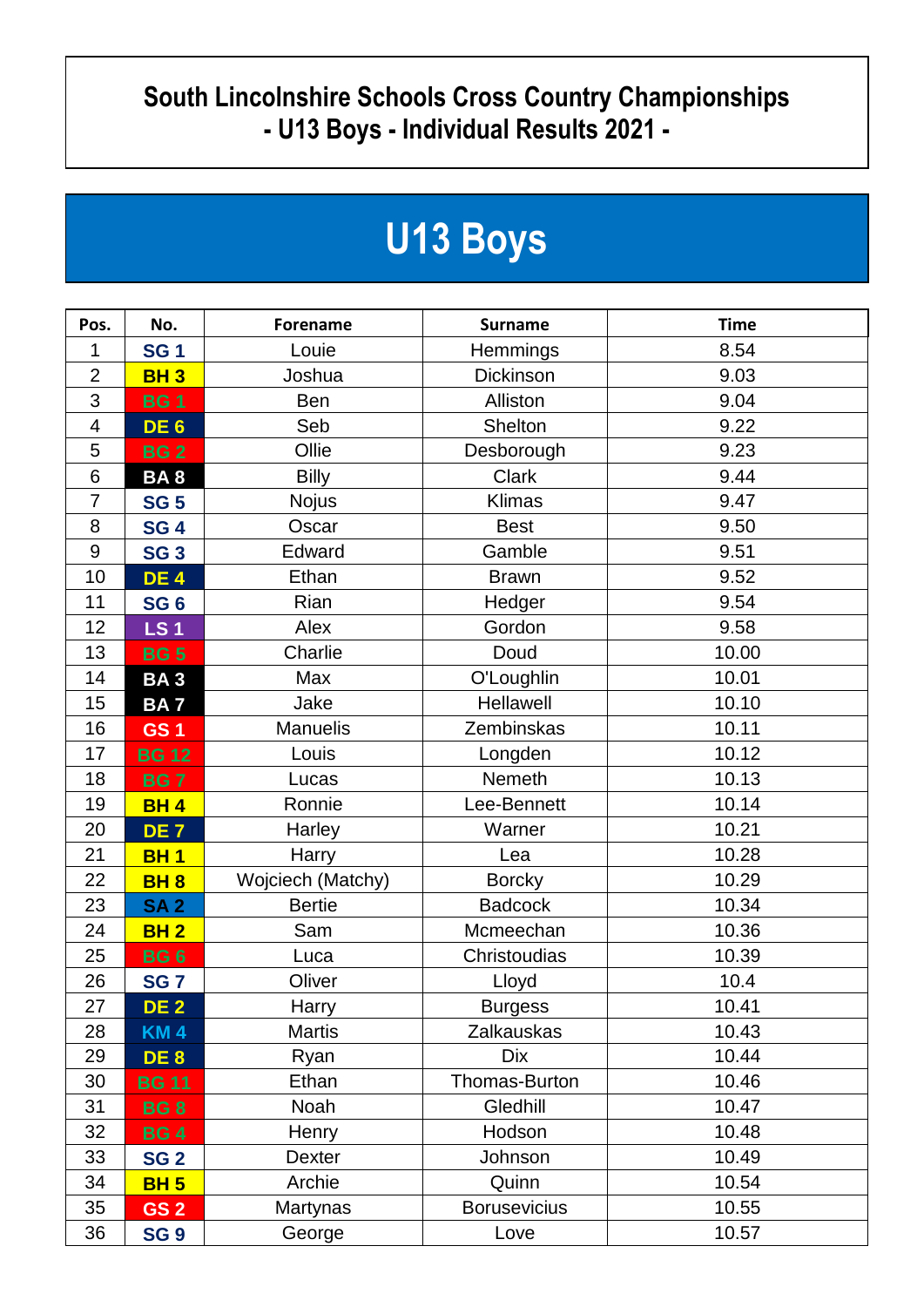| 37 | <b>DE1</b>      | Eddie            | Maddison        | 11    |
|----|-----------------|------------------|-----------------|-------|
| 38 | <b>BH7</b>      | William          | <b>Bashford</b> | 11.01 |
| 39 | <b>BA4</b>      | Stan             | Smith           | 11.04 |
| 40 | BA <sub>6</sub> | Olly             | Smith           | 11.07 |
| 41 | <b>BA1</b>      | Harry            | Cook            | 11.08 |
| 42 | <b>HH1</b>      | Noah             | Long            | 11.09 |
| 43 | <b>BA5</b>      | Callum           | Martin          | 11.12 |
| 44 | TC <sub>3</sub> | Harry            | Kitchen         | 11.12 |
| 45 | <b>BG9</b>      | Oran             | <b>Summers</b>  | 11.16 |
| 46 | <b>BG 10</b>    | Beau             | Clifford        | 11.17 |
| 47 | TC <sub>6</sub> | <b>Tristan</b>   | <b>Bramma</b>   | 11.18 |
| 48 | <b>HA 5</b>     | Oliver           | <b>Staff</b>    | 11.22 |
| 49 | HA4             | <b>Bryston</b>   | Wiggins         | 11.22 |
| 50 | <b>HA1</b>      | George           | <b>Matthews</b> | 11.25 |
| 51 | <b>HA2</b>      | <b>Drew</b>      | Orrey           | 11.31 |
| 52 | <b>HA3</b>      | Patryk           | Kmiecik         | 11.33 |
| 53 | <b>KM7</b>      | Isaac            | Lovelace        | 11.36 |
| 54 | <b>DE 3</b>     | Fynnley          | Parkhill        | 11.50 |
| 55 | <b>LS 2</b>     | Harrison         | Peeling         | 11.51 |
| 56 | <b>SA3</b>      | Arnas            | Lenkas          | 12.03 |
| 57 | <b>DE 9</b>     | Finley           | Moorhouse       | 12.04 |
| 58 | <b>SA6</b>      | Sam              | Webster         | 12.06 |
| 59 | <b>BH6</b>      | Eljay            | Millar          | 12.07 |
| 60 | <b>HA7</b>      | Jayden           | Huggett         | 12.08 |
| 61 | <b>DE 10</b>    | Oakley           | <b>Hitchens</b> | 12.19 |
| 62 | BA <sub>2</sub> | Jesse            | McCann          | 12.27 |
| 63 | <b>SA1</b>      | Kieran           | Lucy            | 12.28 |
| 64 | LS <sub>5</sub> | Ben              | Herring         | 12.44 |
| 65 | <b>DE 5</b>     | Alfie Lee        | Hubbard         | 12.45 |
| 66 | TC 7            | Josh             | Fletcher        | 12.49 |
| 67 | <b>HH 4</b>     | <b>Ellis</b>     | Pesterfield     | 13.03 |
| 68 | <b>TC 2</b>     | Colby            | <b>Brown</b>    | 13.07 |
| 69 | <b>KM1</b>      | <b>Filip</b>     | Komorowski      | 13.12 |
| 70 | <b>KM3</b>      | Davut            | Gorgulu         | 13.13 |
| 71 | <b>HA9</b>      | Aaron            | Cobb            | 13.17 |
| 72 | HA <sub>6</sub> | Connor           | Ward            | 13.35 |
| 73 | <b>BH 10</b>    | Deivid           | Merezha         | 13.36 |
| 74 | <b>SA 5</b>     | Devon            | <b>Nabais</b>   | 13.58 |
| 75 | <b>KM2</b>      | <b>Braydon</b>   | Denmead         | 13.58 |
| 76 | <b>KM5</b>      | Calum            | Davis           | 14.27 |
| 77 | <b>KM6</b>      | Nathan           | <b>Wiles</b>    | 14.41 |
| 79 | <b>LS 3</b>     | Kai              | Missin          |       |
| 80 | <b>HA 10</b>    | Zak              | Santos          | 15.24 |
| 81 | <b>WL1</b>      | Paulius          | <b>Timonis</b>  | 15.26 |
| 82 | WL <sub>6</sub> | Marshall         | Hallgarth       | 15.54 |
| 83 | <b>SA4</b>      | Liam             | Phillps         | 16.01 |
| 84 | BA 9            | Michael- Gabriel | Fiori-Woods     | 16.18 |